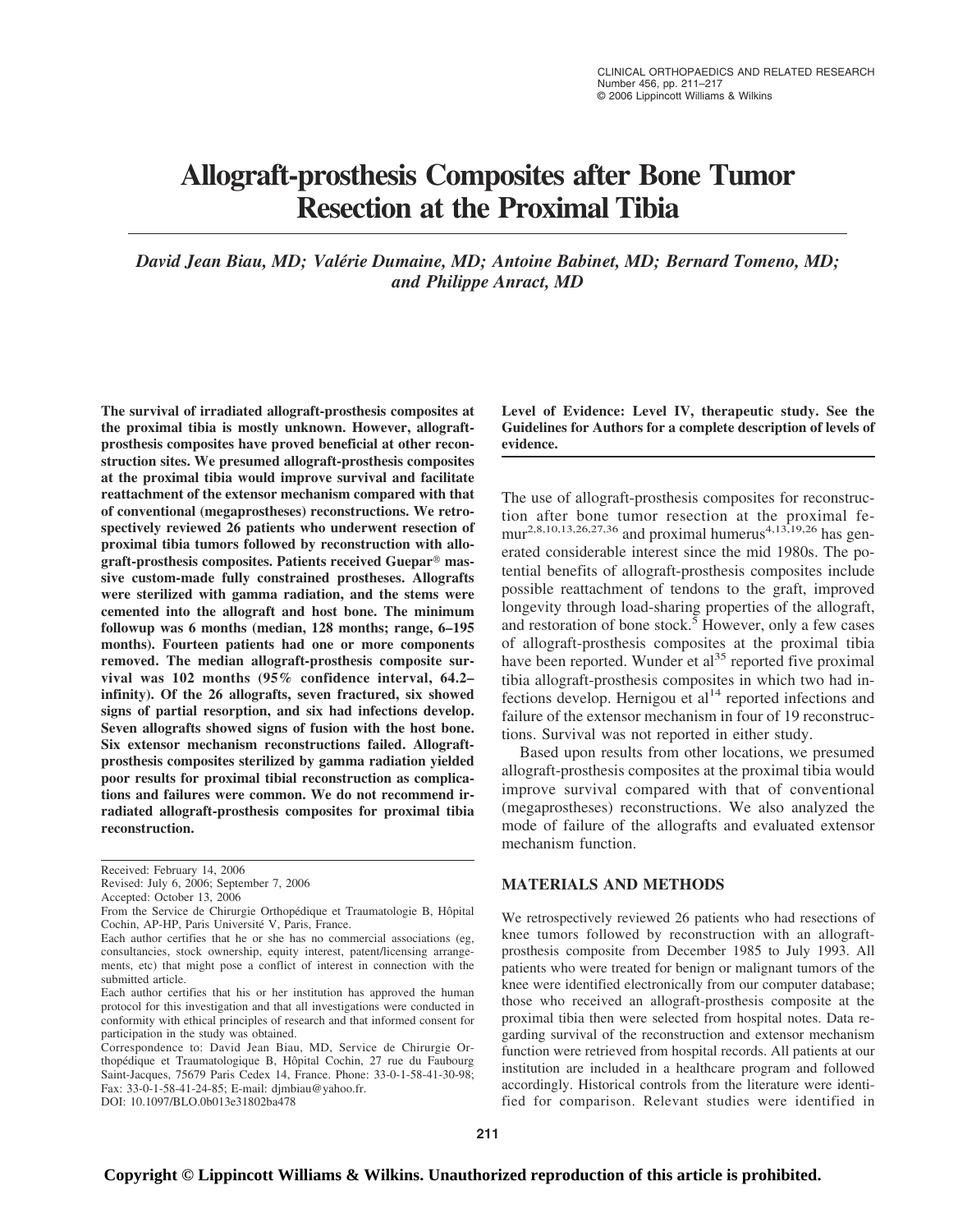| <b>Patient</b> | Age<br>(years) | <b>Diagnosis</b>   | <b>Resection</b><br>Length<br>(cm) | Adjuvant<br><b>Treatment</b>  | Type of<br><b>Allograft</b> | <b>Surgical</b><br><b>Sacrifice</b> | <b>Medial</b><br><b>Gastrocnemius</b><br><b>Flap</b> | <b>Postoperative</b><br><b>Complication</b> |
|----------------|----------------|--------------------|------------------------------------|-------------------------------|-----------------------------|-------------------------------------|------------------------------------------------------|---------------------------------------------|
| 1              | 18             | Osteosarcoma       | 14.5                               | Chemotherapy                  | Distal femur                |                                     | Yes                                                  |                                             |
| $\overline{c}$ | 18             | Ostesarcoma        | 15                                 | Chemotherapy                  | Proximal tibia              |                                     | Yes                                                  |                                             |
| 3              | 22             | Osteosarcoma       | 12                                 | Chemotherapy                  | Proximal tibia              |                                     | <b>No</b>                                            |                                             |
| 4              | 27             | Osteosarcoma       | 10                                 | Chemotherapy                  | Proximal tibia              |                                     | <b>No</b>                                            |                                             |
| 5              | 58             | GCT                | 14                                 | Chemotherapy                  | Proximal tibia              |                                     | Yes                                                  |                                             |
| 6              | 68             | Choncrosarcoma     | 9.5                                |                               | Distal tibia                |                                     | <b>No</b>                                            |                                             |
| $\overline{7}$ | 16             | Osteosarcoma       | 20                                 | Chemotherapy                  | Proximal tibia              | <b>ATA</b>                          | Yes                                                  | ATM necrosis                                |
| 8              | 36             | Fibrosarcoma       | 12                                 | Chemotherapy                  | Distal tibia                |                                     | Yes                                                  |                                             |
| $\overline{9}$ | 12             | Osteosarcoma       | 10                                 | Chemotherapy                  | Distal tibia                |                                     | Yes                                                  | CPN palsy                                   |
| 10             | 23             | Osteosarcoma       | 16                                 | Chemotherapy/<br>radiotherapy | Distal femur                |                                     | Yes                                                  |                                             |
| 11             | 60             | GCT                | 9                                  | Radiotherapy                  | Distal femur                |                                     | <b>No</b>                                            |                                             |
| 12             | 19             | Osteosarcoma       | 11                                 | Chemotherapy                  | Proximal tibia              |                                     | No                                                   |                                             |
| 13             | 38             | Fibrosarcoma       | 15                                 |                               | Distal tibia                |                                     | Yes                                                  |                                             |
| 14             | 64             | Chondrosarcoma     | 15                                 |                               | Proximal tibia              |                                     | Yes                                                  |                                             |
| 15             | 44             | Periosteal sarcoma | 12                                 |                               | Distal femur                | POP/TN                              | Yes                                                  | TN palsy                                    |
| 16             | 18             | Osteosarcoma       | 12                                 | Chemotherapy                  | Distal femur                |                                     | Yes                                                  |                                             |
| 17             | 17             | Osteosarcoma       | 14                                 | Chemotherapy                  | Proximal tibia              |                                     | <b>No</b>                                            |                                             |
| 18             | 25             | Osteosarcoma       | 16                                 | Chemotherapy                  | Distal tibia                |                                     | No                                                   | ATM necrosis/<br>wound<br>dehiscence        |
| 19             | 17             | Osteosarcoma       | 13                                 | Chemotherapy                  | Proximal tibia              | CPN                                 | <b>No</b>                                            | CPN palsy                                   |
| 20             | 69             | Chondrosarcoma     | 10                                 |                               | Proximal tibia              |                                     | <b>No</b>                                            |                                             |
| 21             | 17             | Osteosarcoma       | 20                                 | Chemotherapy                  | Proximal tibia              |                                     | Yes                                                  | CPN palsy                                   |
| 22             | 55             | Metastasis         | 11                                 | Chemotherapy/<br>radiotherapy | Proximal tibia              |                                     | No                                                   | Wound oozing                                |
| 23             | 41             | <b>MFH</b>         | 13                                 |                               | Proximal tibia              |                                     | Yes                                                  |                                             |
| 24             | 16             | Osteosarcoma       | 14                                 | Chemotherapy                  | Distal femur                | ATA/CPN                             | Yes                                                  | CPN palsy                                   |
| 25             | 55             | Chondrosarcoma     | 20                                 |                               | Proximal femur              |                                     | No                                                   |                                             |
| 26             | 18             | Osteosarcoma       | 18                                 | Chemotherapy                  | Proximal tibia              | ATA/CPN                             | Yes                                                  | CPN palsy                                   |

### **TABLE 1. Clinical Characteristics and Results of the 26 Proximal Tibia Allograft Prosthesis Composites**

GCT = giant cell tumor; MFH = malignant fibrous histiocytosis; ATA = anterior tibialis artery; POP = popliteal vessels; TN = tibial nerve; CPN = common peroneal nerve;  $ATM =$  anterior tibialis muscle; \*arthrodesis;  $tan$ putation;  $NA =$  not available

MEDLINE and after cross-checking the reference lists of retrieved articles.

There were 12 males and 14 females with a median age of 24 years (range, 12–69 years), a median body weight of 60 kg (range, 37–95 kg), and a median height of 166 cm (range, 149– 188 cm). The right limb was affected in 12 patients. The minimum followup was 6 months (median, 128 months; range, 6–195 months). Diagnoses included osteosarcoma in 16 patients, chondrosarcoma in four patients, fibrosarcoma or malignant fibrous histiocytoma in three patients, benign giant cell tumor in two patients, and metastatic bone disease in one patient (Table 1). Eighteen patients were treated with adjuvant chemotherapy and three patients were treated with preoperative radiation therapy. Metastases were detectable in five patients at the time of surgery.

We used an anteromedial approach in 21 patients and an anterolateral approach in five patients. Surgery involved tumor resection and joint reconstruction as follows. The biopsy site was included with a 2-cm margin. The neurovascular bundle was exposed from Hunter's canal proximally to the upper part of the tibia distally. The medial gastrocnemius and the medial hamstrings were detached to allow for wide exposure of the popliteal vessels and sciatic nerve. We made a mark on the tibial shaft, in line with the tibial tuberosity, to allow for transverse prosthesis alignment. The tumor resections conformed to principles for management of benign and malignant bone tumors: for benign tumors a marginal excision was performed; for malignant tumors a cuff of normal tissue was left with the tumor and the biopsy track was left in continuity with the specimen with a 2-cm margin. We excised the anterior tibialis artery and common peroneal nerve in two patients, the anterior tibialis artery in one patient, and the common peroneal nerve in one patient. In one patient, excision of the popliteal vessels and the tibial nerve required bypass surgery (Table 1). Reconstruction was performed during the same surgery. The medullary canal was reamed 2 mm larger than the planed stem diameter. We performed a trial with the implant to control kinematics, length, and rotation. Cementing involved lavage, use of a cement restrictor, and pressurizing the cement. We first prepared the allograft to match the length and shape of the skeletal defect. We then cemented the prosthesis into the allograft on a back table and performed a second trial after cement polymerization was complete. The composite was fitted into the medullary canal. If necessary, the cuts were adjusted to match perfectly and maximize contact surface between the host bone and the allograft. The composite was cemented into the host bone, and care was taken so that no cement was caught between the allograft and the host bone. Bone retrieved from the reaming products was placed at the allograft-host bone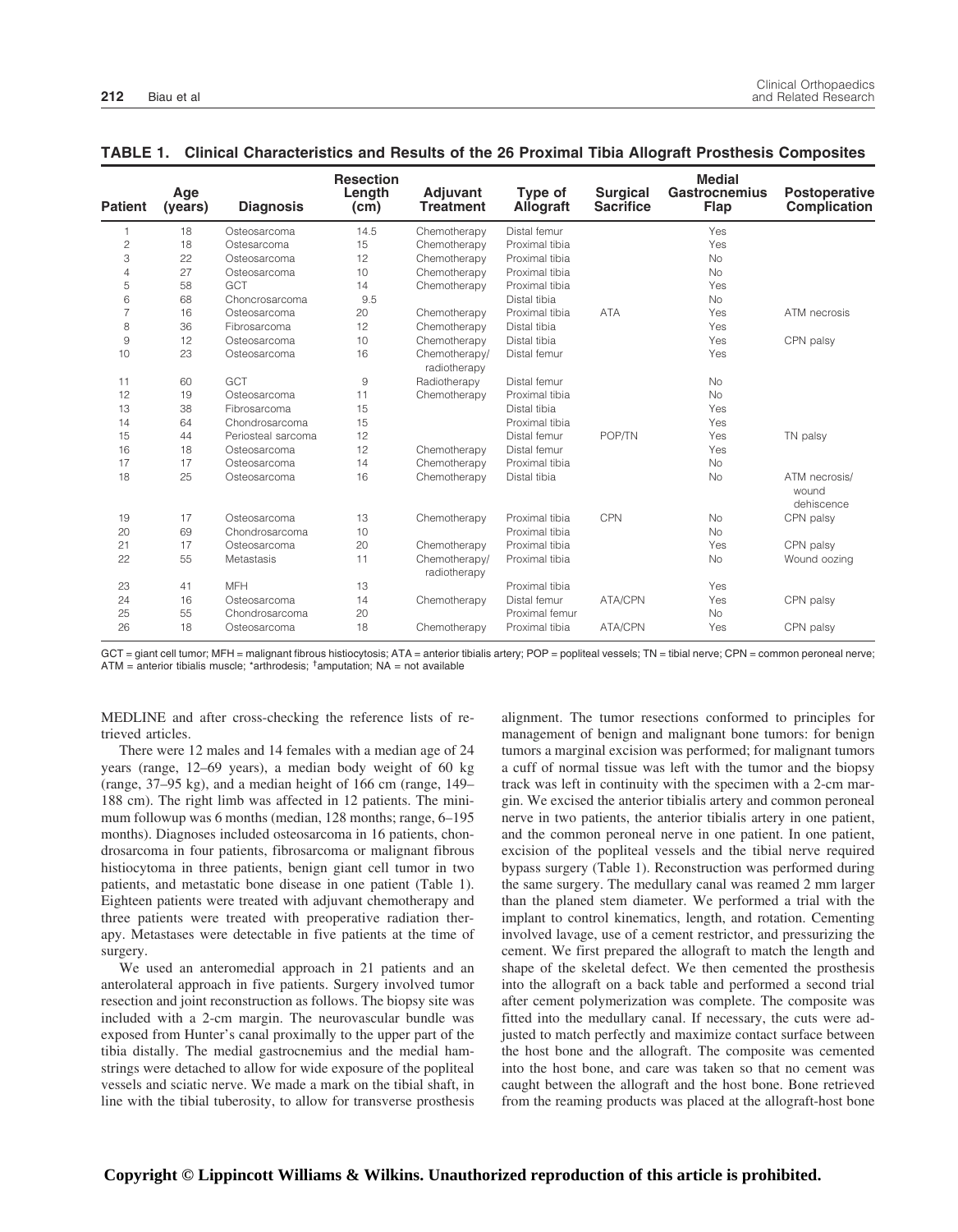| <b>Patient</b> | <b>Extensor</b><br><b>Mechanism</b><br><b>Rupture</b> | <b>Allograft</b><br>Complication | Allograft-<br>host<br><b>Bone</b><br><b>Union</b> | <b>Active</b><br><b>Flexion</b><br>(degrees) | <b>Passive</b><br><b>Extension</b><br>(degrees) | <b>Active</b><br><b>Extension</b><br>(degrees) | <b>Reason for</b><br><b>Revising the</b><br><b>Prosthesis</b> | <b>Followup</b><br>(months) |
|----------------|-------------------------------------------------------|----------------------------------|---------------------------------------------------|----------------------------------------------|-------------------------------------------------|------------------------------------------------|---------------------------------------------------------------|-----------------------------|
| $\mathbf 1$    | <b>No</b>                                             | Resorption                       | <b>No</b>                                         | 120                                          | $\Omega$                                        | 0                                              |                                                               | 23                          |
| $\mathbf{2}$   | Yes                                                   | Fracture                         | Yes                                               | 125                                          | 0                                               | 30                                             |                                                               | 106                         |
| 3              | Yes                                                   | Fracture                         | <b>No</b>                                         | 90                                           | $\Omega$                                        | $\circ$                                        | Aseptic loosening                                             | 142                         |
| $\overline{4}$ | <b>No</b>                                             | Resorption                       | Yes                                               | 90                                           | 0                                               | $\circ$                                        | Aseptic loosening                                             | 90                          |
| 5              | <b>No</b>                                             |                                  | Yes                                               | 100                                          | 0                                               | $\Omega$                                       | Tibial stem fracture                                          | 195                         |
| 6              | <b>No</b>                                             | Infection                        | <b>No</b>                                         | 60                                           | 0                                               | 0                                              |                                                               | 179                         |
| $\overline{7}$ | No                                                    | Infection                        | <b>No</b>                                         | 45                                           | $\Omega$                                        | 0                                              |                                                               | $\overline{7}$              |
| 8              | <b>No</b>                                             |                                  | <b>No</b>                                         | 100                                          | $\Omega$                                        | 0                                              |                                                               | 35                          |
| 9              | No                                                    | Infection                        | <b>No</b>                                         | 65                                           | 30                                              | 30                                             | Septic loosening*                                             | 149                         |
| 10             | <b>No</b>                                             | Infection                        | <b>No</b>                                         | $\circ$                                      | $\Omega$                                        | $\circ$                                        | Infection $†$                                                 | 65                          |
| 11             | <b>No</b>                                             |                                  | <b>No</b>                                         | 90                                           | 0                                               | $\Omega$                                       | <b>Metallosis</b>                                             | 140                         |
| 12             | <b>No</b>                                             | Fracture                         | <b>No</b>                                         | 90                                           | 0                                               | 0                                              | Aseptic loosening                                             | 164                         |
| 13             | <b>No</b>                                             |                                  | Yes                                               | 90                                           | 5                                               | 5                                              |                                                               | 138                         |
| 14             | Yes                                                   | Fracture                         | <b>No</b>                                         | 80                                           | 0                                               | 30                                             |                                                               | 63                          |
| 15             | <b>No</b>                                             | Resorption                       | Yes                                               | 90                                           | $\Omega$                                        | $\circ$                                        | Local recurrence <sup>t</sup>                                 | 186                         |
| 16             | <b>No</b>                                             | Fracture                         | <b>No</b>                                         | 110                                          | 0                                               | 5                                              | Aseptic loosening                                             | 85                          |
| 17             | <b>No</b>                                             |                                  | <b>No</b>                                         | <b>NA</b>                                    | 5                                               | 5                                              |                                                               | 6                           |
| 18             | Yes                                                   | Infection                        | <b>No</b>                                         | 50                                           | $\Omega$                                        | 20                                             | Septic loosening*                                             | 172                         |
| 19             | Yes                                                   |                                  | <b>No</b>                                         | $\circ$                                      | $\Omega$                                        | $\circ$                                        | Local recurrence <sup>+</sup>                                 | 89                          |
| 20             | <b>No</b>                                             | Fracture                         | <b>No</b>                                         | 30                                           | 10                                              | 10                                             | Aseptic loosening                                             | 191                         |
| 21             | <b>No</b>                                             | Infection                        | Yes                                               | 120                                          | 0                                               | $\circ$                                        | Septic loosening                                              | 150                         |
| 22             | <b>No</b>                                             |                                  | <b>No</b>                                         | 90                                           | 0                                               | 20                                             |                                                               | 62                          |
| 23             | <b>No</b>                                             | Resorption                       | <b>No</b>                                         | 120                                          | 0                                               | $\circ$                                        |                                                               | 212                         |
| 24             | No                                                    | Fracture                         | <b>No</b>                                         | 130                                          | 0                                               | $\Omega$                                       |                                                               | 117                         |
| 25             | No                                                    | Resorption                       | <b>No</b>                                         | 110                                          | 0                                               | 0                                              | Aseptic loosening                                             | 150                         |
| 26             | Yes                                                   |                                  | Yes                                               | 110                                          | 0                                               | 60                                             |                                                               | 32                          |

#### **TABLE 1. Clinical Characteristics and Results of the 26 Proximal Tibia Allograft Prosthesis Composites (***Continued***)**

GCT = giant cell tumor; MFH = malignant fibrous histiocytosis; ATA = anterior tibialis artery; POP = popliteal vessels; TN = tibial nerve; CPN = common peroneal nerve;  $ATM =$  anterior tibialis muscle; \*arthrodesis;  $tan$ putation;  $NA =$  not available

junction, but no rigorous bone grafting was performed. The median resection length was 13.5 cm (range, 9–20 cm).

All allografts were obtained from the institution's bone bank and were sterilized by gamma radiation (25 kGy precisely controlled by dosimeters). The donors were 18 years or older but younger than 65 years for males and 60 years for females. The allografts were irradiated unfrozen and stored at −80°C. The desired length and site were prepared by the bone bank. In the operating room, the allografts were thawed in room temperature saline solution with rifampicin (600 mg/L). All allografts were cultured before delivery and implantation. There was one proximal femoral allograft, six distal femoral allografts, 14 proximal tibial allografts, and five distal tibial allografts. During the proximal tibia allograft procedures, the tendon allograft was preserved and used during extensor mechanism reconstruction in seven patients. All patients had extensor mechanism reconstruction. Periosteal elevation preserved partial continuity in nine of these patients. When a gastrocnemius flap was rotated over the anterior part of the composite, the host patellar tendon was first sutured to the allograft and then to the muscle. When no gastrocnemius flap was used for reconstruction, two or three tunnels were drilled in the anterior part of the allograft and the host tendon was reattached to the allograft using nonabsorbable sutures with the knee in full extension; however, this suture served only as protection to allow for the extensor mechanism to heal to surrounding soft tissues. Reinforcement of the reconstruction was performed in 21 patients using a medial gastrocnemius flap (12 patients), the surrounding fascias (six patients), or a combination of the medial gastrocnemius flap, tendons (pes anserinus, anterior tibialis, plantaris), and fascias (three patients). Seven patients had reconstructions with the allograft tendon preserved with the allograft bone.

All patients received a custom-made chrome-cobalt, Guepar II<sup>®</sup> prosthesis (Stryker Benoist Girard, Hérouville Saint-Clair, France). The Guepar  $II^{\circledast}$  is a fully constrained, fixed-hinge prosthesis with 5° valgus femoral stems, 45-mm-width tibial plateau with antirotation flange, and 45-mm-width anterior femoral flange. Polyethylene bushings and antirotation pins (preventing rotation between the axis and the femoral part of the hinge) were added to the hinge mechanism in 1980. Metal bushings were substituted for the polyethylene bushing in 1984, and from 1989 onward bushings no longer were used. The antirotation pins were discontinued in 1992. The median tibial stem length was 30 cm (range, 20–38 cm), and median cemented tibial stem length was 15.5 cm (range, 10–20.5 cm). The patella was resurfaced in nine patients. Gentamicin-impregnated acrylic bone cement was used for all patients.

The study end point was revision for any reason (with implantation of a new component, arthrodesis, or amputation), except where specified otherwise. Quantitative variables (continu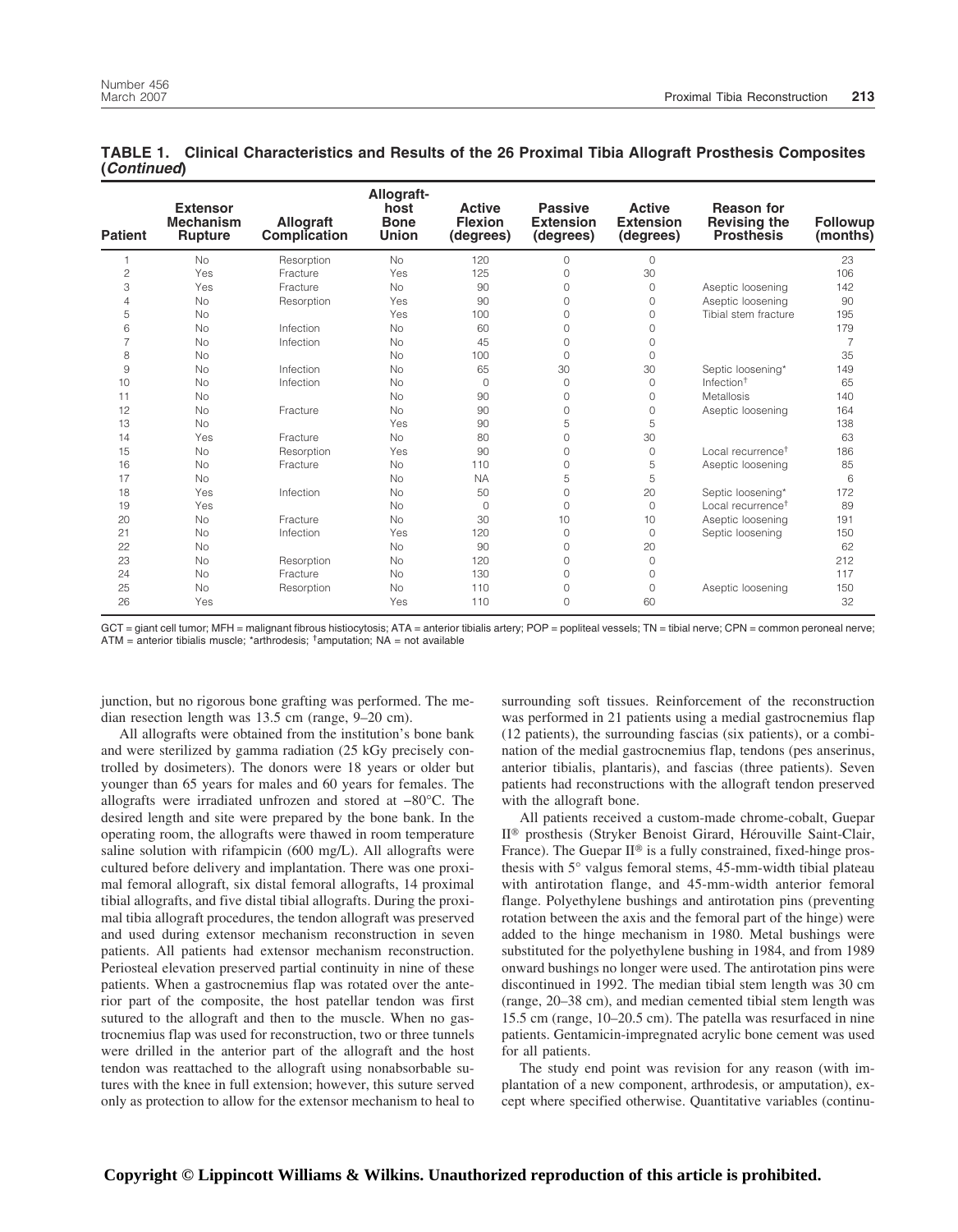ous variables) were described as median and range. Categorical variables were presented as counts. We used the Kaplan–Meier survival analysis to determine prosthesis survival. All patients were included in the analysis. The median survival time was derived with 95% confidence intervals (CIs). All analyses were performed using R 2.2.0 software package (The R Foundation for Statistical Computing, Version 2.2.0, 2005; http://www.rproject .org/foundation/). All tests were two-sided, with a significance level of 0.05. Data were retrieved retrospectively by one of the authors (DJB), who did not participate in the treatment of the patients.

#### **RESULTS**

At last followup, 16 patients (62%) were alive and diseasefree. Of the 10 deaths, seven were from local recurrence or metastatic disease and three from other causes. Three patients (12%) were followed for less than 1 year: one was lost to followup because he returned to his home country, one died from metastasis, and one had revision surgery. Nine patients (35%) experienced postoperative complications (Table 1). There were no postoperative deaths related to surgery.

The median prosthesis survival was 102 months (95% CI, 64.2–infinity) (Fig 1) (Table 2). When patients with a followup less than a year were considered to have failed results, the median prosthesis survival was 101 months (95% CI, 54.4–infinity). Excluding the two patients who had revision surgery for local tumor recurrence, the me-



**Fig 1.** A graph shows the overall survival of the allograftprosthesis composites with revision for any reason (with implantation of a new component, arthrodesis, or amputation) as the end point. The median prosthesis survival was 102 months (95% CI, 64.2–infinity). Solid line = survival Kaplan Meier estimate; dashed line = 95% confidence interval

dian prosthesis survival was 104 months (95% CI, 101– infinity). The 5-year prosthesis survival rate was 68% (95% CI, 51–91%), and the 10-year survival rate was  $33\%$ (95% CI, 17–64%). Of the 26 allograft-prosthesis composites, 14 (54%) had at least one component removed at last followup (with implantation of a new component, arthrodesis, or amputation); mechanical failure accounted for 57% of all revisions (eight of 14), infection for 29% (four of 14), and local tumor recurrence for 14% (two of 14) (Table 3). Preservation of the allograft sleeve was not possible during revision surgery. Excluding the two immediate postoperative complications, we performed 47 repeat surgical procedures in 22 patients (85%).

Of the 26 allograft-prosthesis composites, six patients developed infections (23%) and seven had aseptic loosening (27%). Infection developed early and is a cause for poor implant survival (Fig 2). Of the seven patients who had aseptic loosening develop, five had fracture of the allograft (Fig 3) and two had resorption. Two other allografts fractured and four others had resorption. Therefore, 13 allografts (50%) showed signs of fracture or resorption. Of the 23 allograft-prosthesis composites with followup greater than 1 year, seven (30%) showed radiographic evidence of fusion with the recipient bone. When aseptic loosening occurred, fusion with the host bone was seen only once.

The reconstructed extensor mechanism failed in six patients (23%). Three ruptures occurred from trauma, one was associated with infection, one occurred during a manual joint mobilization, and one had no evident cause. These ruptures occurred among patients without partial continuity preservation. Only four of the six patients had revision surgery. Seven patients had an extensor lag greater than 5° (Table 1). Two patients developed knee rigidity (knee fixed in extension); one with chronic infection who had an amputation and another with multiple local recurrences in the quadriceps who had hip disarticulation.

#### **DISCUSSION**

In the mid1980s, surgeons questioned whether an allograft-prosthesis composite would offer better survival than megaprostheses. However, the question of which has better survival remains controversial.

Several aspects of our study may limit our conclusions regarding allograft-prosthesis composites survival. The use of irradiation for sterilization may have played a role in the poor results because of the reduced fatigue crack propagation resistance. $14,24,28$  The use of a rotating-hinge mechanism may decrease torque transmitted to the implant interfaces, $^{21}$  but its clinical benefit remains debatable.<sup>11,20</sup> Although the design of our study is retrospective and could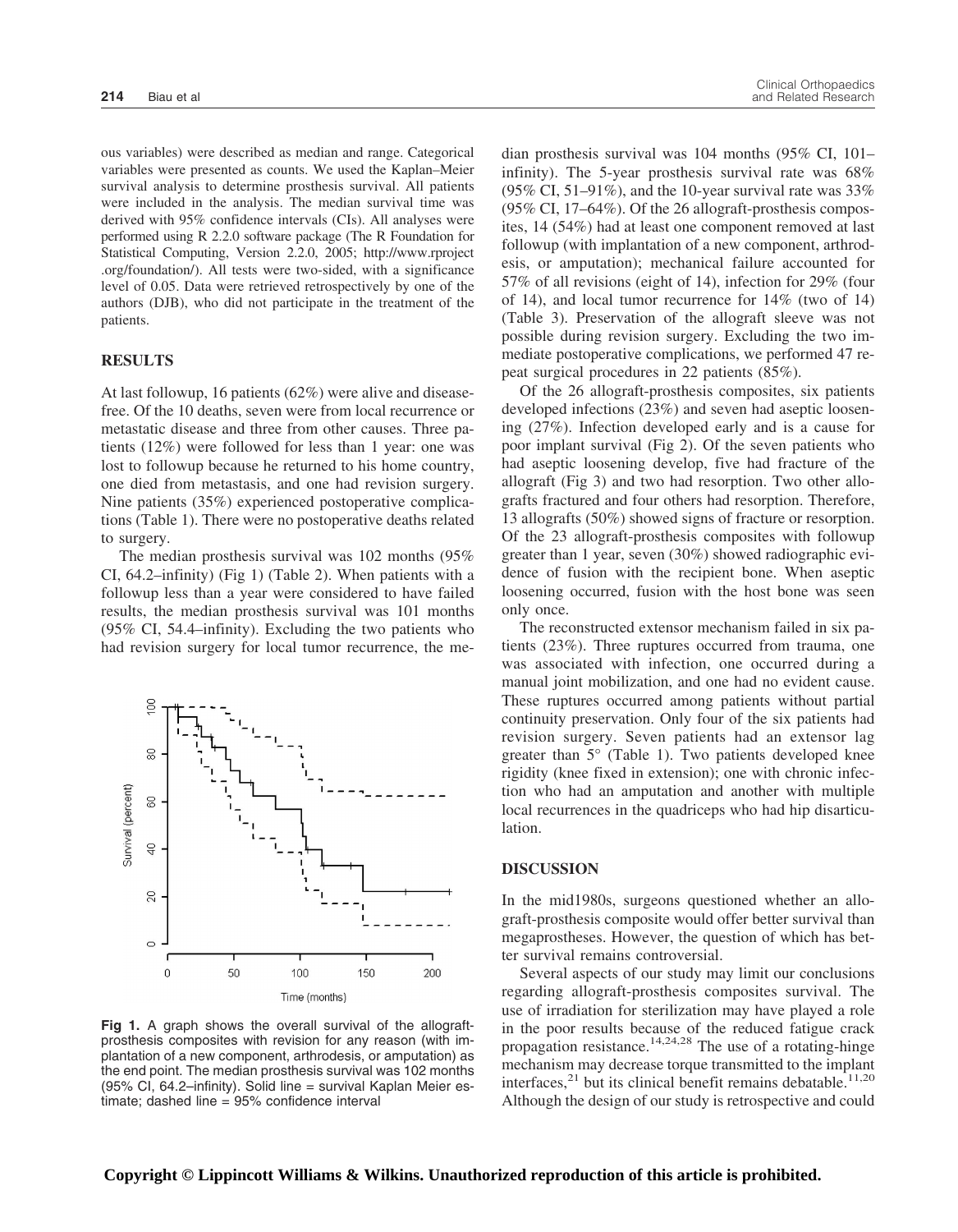| <b>Time</b><br>(years) | Number at<br><b>Risk</b> | Number of<br><b>Events</b> | <b>Survival</b> | <b>Standard</b><br>Error | Lower 95% CI | Upper 95% CI |
|------------------------|--------------------------|----------------------------|-----------------|--------------------------|--------------|--------------|
| $\Omega$               | 26                       |                            | 1.00            | 0.00                     | 1.00         | 1.00         |
|                        | 23                       |                            | 0.96            | 0.04                     | 0.88         | 1.00         |
| 2                      | 21                       |                            | 0.92            | 0.06                     | 0.81         | 1.00         |
| 3                      | 17                       |                            | 0.83            | 0.08                     | 0.69         | 1.00         |
| $\overline{4}$         | 15                       |                            | 0.73            | 0.10                     | 0.57         | 0.94         |
| 5                      | 14                       |                            | 0.68            | 0.10                     | 0.51         | 0.91         |
| 6                      | 11                       |                            | 0.62            | 0.11                     | 0.45         | 0.87         |
|                        | 10                       |                            | 0.57            | 0.11                     | 0.39         | 0.83         |
| 8                      | 10                       |                            | 0.57            | 0.11                     | 0.39         | 0.83         |
| 9                      | 6                        | З                          | 0.40            | 0.11                     | 0.23         | 0.70         |
| 10                     | 4                        |                            | 0.33            | 0.11                     | 0.17         | 0.64         |
| 11                     | 4                        |                            | 0.33            | 0.11                     | 0.17         | 0.64         |
| 12                     | 3                        |                            | 0.33            | 0.11                     | 0.17         | 0.64         |
| 13                     | $\overline{c}$           |                            | 0.22            | 0.12                     | 0.08         | 0.62         |

**TABLE 2. Life Table for Implant Survival**

CI = confidence interval

have underestimated the number of failures, it is suitable for assessing our primary objective (survival of the reconstruction).

We found a prosthesis survival rate of 68% after 5 years and 33% after 10 years. Survival of massive knee replacements after proximal tibial tumor resection in series ranging from seven to 151 patients varies from 44% to 85% at 5 years and from 30% to 63% at 10 years.11,22,25,30,33,35

Infection is a major concern after proximal tibial reconstruction with megaprostheses, with reported rates ranging from 4% to 23% in series of 13 to 133 patients,<sup>1,3,17,18,20,25,30</sup> and with osteoarticular allografts, with rates from 13% to 18% in series of 16 to 38 patients.<sup>6,16</sup> Common factors associated with infection after proximal tibia reconstruction include a long operating time, extensive soft tissue dissection, and compromised vascular supply.<sup>11,20,30,35</sup> The immunosuppressive effect of radiotherapy and chemotherapy contributes to infection.11,30 We did not use a skin graft combined with a gastrocnemius flap to minimize skin tension at the time of closure. However, some authors advocate routine skin grafting on the gastrocnemius flap to allow for closure without tension.<sup>9,13</sup> Of the six infections, two were from

**TABLE 3. Number and Cause for Repeat Operations**

| Cause             | <b>Numbers of Operations</b><br>(number of patients) | <b>Revisions</b> | Total   |
|-------------------|------------------------------------------------------|------------------|---------|
| Mechanical        | 19(11)                                               | 8                | 27(15)  |
| <b>Infectious</b> | 9(4)                                                 | 4                | 13(6)   |
| Tumoral           | 5(3)                                                 | 2                | 7(4)    |
| Total             | 33(16)                                               | 14               | 47 (22) |

ischemic necrosis of the anterior tibialis muscle, one from a repeat surgical procedure, and one from wound dehiscence (Table 1).

Other series had lower survival rates for massive knee replacement after proximal tibial tumor resection compared with reconstruction after distal or proximal femoral tumor resection.<sup>22,25,33–35</sup> Of the seven patients who had stem loosening, all showed signs of fracture or resorption and six had no signs of fusion between the allograft and the host bone. Therefore, we speculate the improved stability expected from allograft-prosthesis composites de-



**Fig 2.** A graph shows the timing of repeat operations depending on the cause for surgery. Infection is the main cause for early reoperation.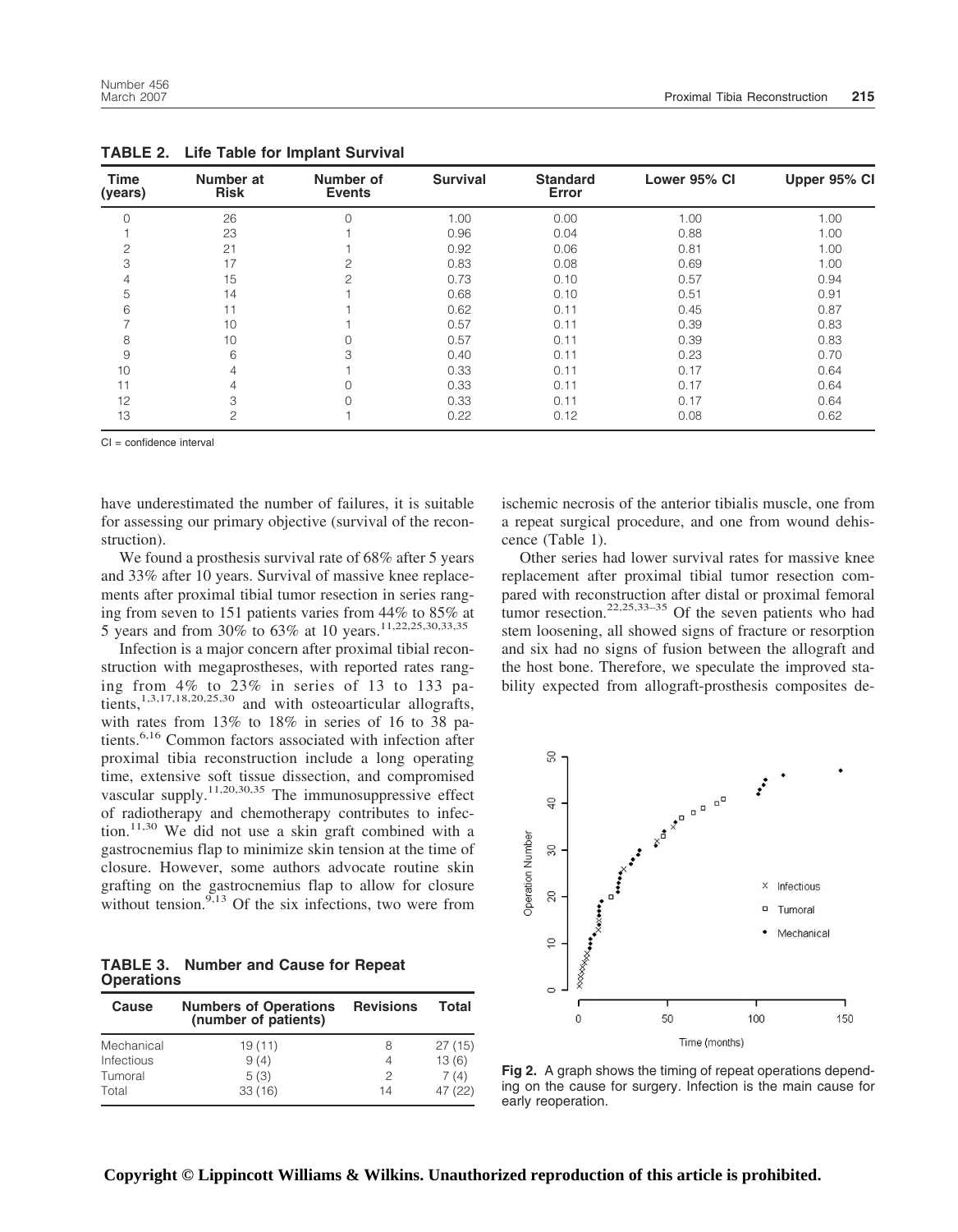

**Fig 3A–C.** The radiographs show (A) an allograft-prosthesis composite of the proximal tibia 1 month postoperatively, (B) an allograft fracture 21 months postoperatively, and (C) tibial stem loosening at 21 months postoperatively.

pends on their integration into surrounding soft and hard tissue. Abnormal peak stresses with loss of extension control may have played a substantial role in mechanical failure of the implants.<sup>22,23,29</sup> The use of a rotating-hinge mechanism may decrease torque transmitted to the implant  $interfaces$ <sup>21</sup> but its clinical benefit remains debatable. Jeon et  $al^{20}$  reported no improvement in survival with the use of rotating-hinge megaprostheses in a series of 31 patients whereas Grimer et  $al<sup>11</sup>$  reported some improvement in the revision rate after changing from fully constrained megaprostheses to rotating-hinge megaprostheses in a series of 151 patients.

Three factors may have played a role in occurrence of fracture or resorption of the allografts: irradiation of the allografts, perforation of the cortex to reattach the extensor mechanism, and the low rate of union. Fracture of allografts is an issue, with reported rates ranging from 6% to  $36\%$  in series of 24 to 127 patients.<sup>14,24</sup> Radiation affects the structural properties of the allografts and should not be used routinely for sterilization.<sup>28</sup> Perforation of the allograft may induce revascularization and creeping substitution and consequently enhance incorporation.<sup>7</sup> However, perforation of the cortex may increase stress and initiate crack propagation and is not recommended. $31$  The low rate of union (30%) at the allograft-host bone junction could be attributed to the use of chemotherapy and the absence of rigorous bone grafting.12,15 Irradiation of the allograft also may be detrimental. Nonunion between the allograft and the host bone is a cause for failure of the allograft.<sup>15</sup> However, the use of intramedullary cement offers stability without adverse effects on healing and was not considered a cause of nonunion.<sup>32</sup> Nevertheless, the graft-host bone junction should be rigorously bone grafted.<sup>12</sup> We believe preoperative radiotherapy is a contraindication to the use of allograft reconstruction because of the theoretic inability of irradiated tissues to integrate with the implanted tissue.

Secondary rupture of the extensor mechanism in series of 22 to 55 patients ranged from 9% to 15% after implanting megaprotheses.<sup>1,3,20</sup> The high rate of graft resorption could explain the difficulty in obtaining durable fixation of the tendon to the allograft with time in our series and its relative sensitivity to trauma. Seven patients had an extensor lag greater than 5°, a figure comparable to other studies. Abboud et al<sup>1</sup> reported an extensor lag greater than  $5^\circ$  $(7^{\circ}, 10^{\circ}, 10^{\circ}, 20^{\circ}, \text{ and } 30^{\circ})$  in five of 11 patients available for evaluation; of 25 patients evaluated for extension lag after proximal tibia reconstruction, Jeon et al<sup>20</sup> reported 14 patients with an extensor lag less than 20° and 11 with an extensor lag greater than  $20^{\circ}$ . Natarajan et al<sup>30</sup> and Grimer et al<sup>11</sup> reported a mean extensor lag of 18 $^{\circ}$  (range, 10 $^{\circ}$ -35°) and 30° (range, 0°–90°) after 133 and 151 proximal tibia megaprostheses, respectively.

The results of allograft prosthesis composites at the proximal tibia with the method we report did not prove better than megaprosthesis reconstructions, therefore we do not recommend use of such composites. The potential benefits of allograft-prosthesis composites to improve long-term stability of the reconstruction and reattach tendons were not supported by this series. However, the poor